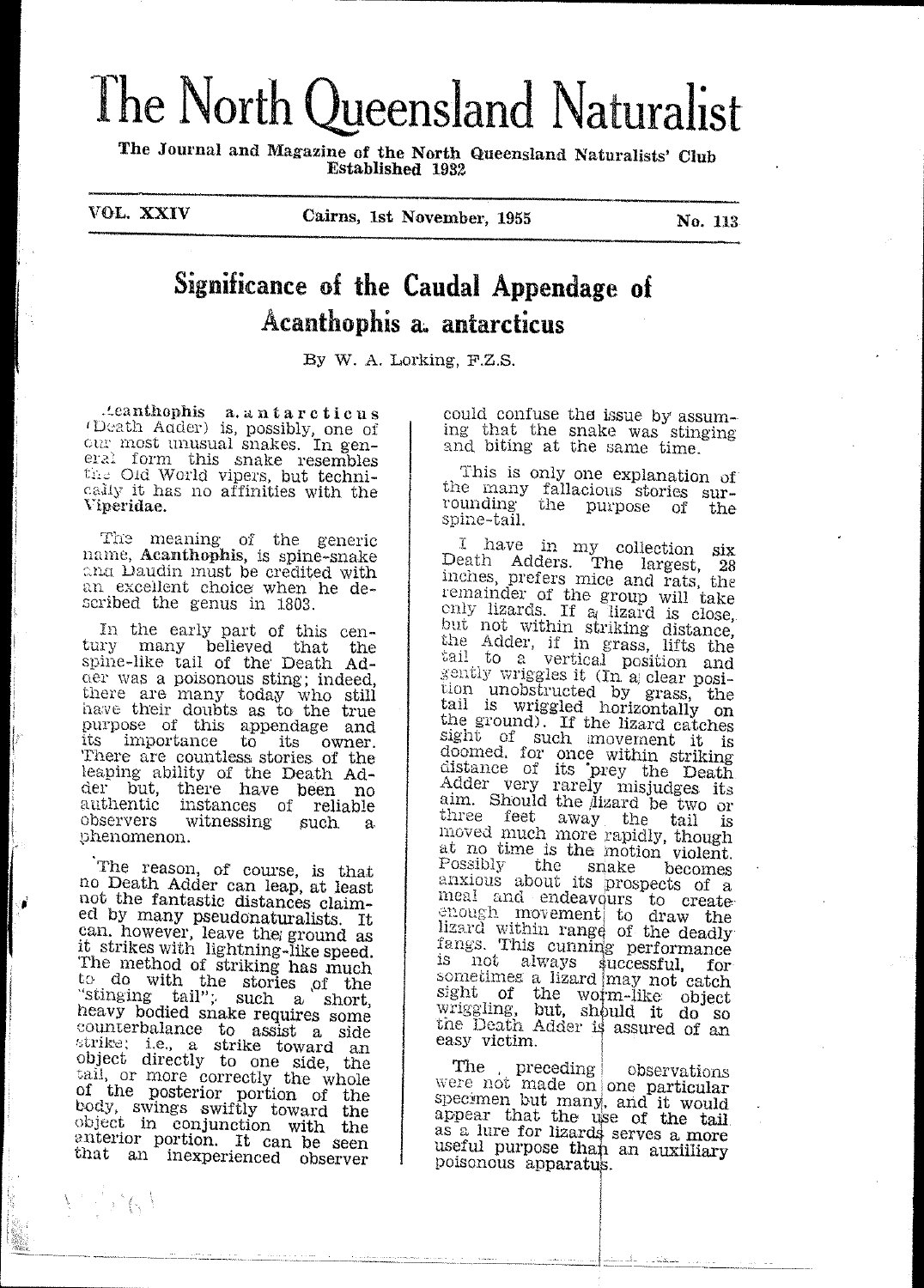## NORTH QUEENSLAND NATURALIST "Why Not Grow Native Plants?

#### By T. R. N. LOTHIAN, Director, Botanic Garden, Adelaide 13th January, 1955

Ever since the day Banks and Solander landed on Botany Cove and first saw our remarkable vegetation, there has been a keen desire by all who grow good a keen<br>plants, especially in England, on<br>plants, especially in England, on<br>the Continent and in America, to<br>add examples of the Australian<br>flora to their collections. So great was the interest aroused when our via the miterial arctical that they had been been also<br>dislodged as favourites those<br>remarkable South African plants<br>such as Ericas, Proteas and Leucospermums. In their place people Convertinuities. In their place people were anxious to grow Eucalypts, Melaleucas, Callistemon, Grevil-<br>leas, Hakeas, Wattles or Acaclas<br>and many others of the curious<br>and brilliantly flowered Australian plants.

Gradually gardeners in Aus-<br>tralia have learned that many of our Australian plants not only rival the many exotic species imported from various parts of the ported irom various parts of the world but grow more easily and luxuriantly. They have learned, too, much to their astonishment, that Australian the statement that Australian lian plants flower for short periods nan piants Hower for short periods<br>only is quite incorrect. But in<br>spite of their beauty, their ease<br>of culture and their longevity,<br>they are not yet universally culti-<br>vated. This is a pity because<br>those who do not grow o tralian plants grow from their<br>gardens a most distinctive and interesting group of trees and shrubs.

It is likely that one of the objections against our Australian plants is the tremendous amount of misinformation regarding their requirements. How often have we been told that one must not apply manures or fertilisers of any kind to our Australian plants, that if we do they will die. Of course you can give manures and fertilisers<br>to any of our Australian plants,<br>and if these are applied sensibly and in moderation our plants will grow better and flower in greater abundance. In other words let us manure our Australian plants in

exactly the same way as we apply manures and fertilisers to our ordinary garden plants. Another false idea is that we must select the bleakest, the poorest and the least useful piece of ground to grow our native trees and shrubs.<br>This presumably is based on the assumption (unfortunately still<br>repeated) that Australia is a vast dry land and that the plants which come from such a country<br>require such conditions.

It is true that a greater portion of Australia has a low rainfall. But it is not true that the plants. which come from such a country require such conditions.

It is true that a greater portion of Australia has a low rainfall. But it is not true that the soils are poor, as anyone can bear witness who has seen the rapid<br>growth which takes place following rain in these dry areas. Nor is it true that all of Australia is like this. Most of the eastern<br>areas as far inland as the Great areas as far miand as the Great<br>Dividing Range enjoy a high rain-<br>fall, and plants coming from these<br>districts must be given plenty of<br>water and good soil. Therefore if<br>we are growing blants which are<br>native to the eastern the same way as we treat garden<br>plants received from the higher rainfall and temperate regions in<br>other parts of the world.

How many times have we<br>heard that Australian plants resent root disturbance? This is one of the few items of advice ever given which is true so far as Australian plants are concerned.

Having dealt with some of the Earning useful with some of the<br>cultivation of Australian plants,<br>let us now consider what we<br>should do to cultivate them successfully. Plants from the dry<br>and sandy areas of this Continent should, if possible, be given a<br>position which is better drained<br>than others, and which is out in

\* Broadcast over ABC network. Published with approval of ABC.

the open, for plants from desert regions must never be placed under trees or shrubs. Species of Melaleucas or Honey Myrtles, some of the smaller growing Acacias or Wattles, the Desert<br>Rose, Hakeas, Grevilleas and even Sturt's Desert Pea will survive in Such places. Examples of the incomparable flora of Western<br>incomparable flora of Western<br>Australia, the Gramplans in Victoria and the sandstone regions in<br>New South Wales, all will enjoy such conditions.

But the vast majority of Aus-<br>tralian plants which are suitable to grow in the home garden will to grow in the nome garden win<br>thrive perfectly well in what is<br>normally described as "average<br>garden soi." Soil preparation will<br>include the removal of perennial<br>weeds and make certain that it is well drained for very few plants, no matter their country of origin. no matter their country of origin,<br>enjoy wet or boggy conditions.<br>After the perennial weeds have<br>been removed the actual positions<br>of the shrubs are decided on and<br>the soil loosened with a fork to a<br>cepth of 6-9" and perha that is necessary. Planting can then take place.

Possibly one of the greatest deterrents against the cultivation of our Australian plants has been of our Australian plants has been<br>what may appear to be their<br>premature dying. This is caused<br>by planting pot-bound seedlings,<br>two or even three years old with<br>their roots coiled in a tight ball.<br>Young plants only, prefer and flower at an early date. The technique for planting is simple. A hole large enough to accommodate adequately the roots should be made in the loosened area. A small handful of superphosphate<br>should be mixed with the soil and show to pung plant set at a slightly deeper level than it is in the pot.<br>The soil is then replaced around the roots and firmed. If the soil is moist and conditions are cool watering need not be carried out,<br>but this is usually desirable. Plant<br>in the early autumn or, in the case of frost tender species, after the danger of frosts is over.

Our Australian plants can be bed for numerous purposes.<br>Those shrubs which grow from<br>3. - 5. d or even to 10 ft. high are ideal for shrubberies. There are a number of genera, and those numbers<br>mumber of genera, and those<br>grow, include Banksias, Bean-<br>fortias, Callistemon or Bottle<br>Frushes and Melaleucas or Honey Myrtles. A genus rarely cultivated is Calothamnus or Net Bush.<br>These, with their short pine-like foliage and brilliant red flowers, example and thractive and make<br>ideal tub plants. The Geraldton<br>Wax is well known. Grevilleas and Hakeas are also often planted but a related genus, Dryamdra, grows<br>equally well and the flowers are<br>even more brilliant. Isonogons or<br>Cone Bush, Kunzeas, various<br>forms of Tea Tree and Prostanthera or Mint Bushes should all be included in any garden collection of shrubs.

Amongst our climbing plants<br>Hardenbergia or the Coral Pea is probably the best known. The Wonga Vine and the Bower-of-Beauty, two species closely related to Tecomas, make magnificent displays.

It is a pity that more of our It is a pity that more of our native trees, especially the small<br>prowing species are not more commonly planted in the home<br>garden. The taller growing species<br>make wonderful park trees. There<br>are a number of ornamental<br>Euca flowers which are suitable as specimens or to plant at the back of the shrubbery. The variegated<br>Rusty Fig makes a colourful specinen with its yellow and green<br>leaves. The taller growing Honey<br>Myrtles or Melaleucas, the Fire Wheel Tree and the Eugenias or Brush Cherries are all worthy of cultivation.

To see these plants and to make a proper selection visit your<br>Botanic Gardens and public parks before you will see how well and<br>how readily these plants grow. In<br>fact you will find that our native<br>plants are not only extremely plants are mot joury cautions,<br>themselves to garden culture, but<br>the quantity of flowers produced<br>will make them among the most<br>outstanding plants of your garden.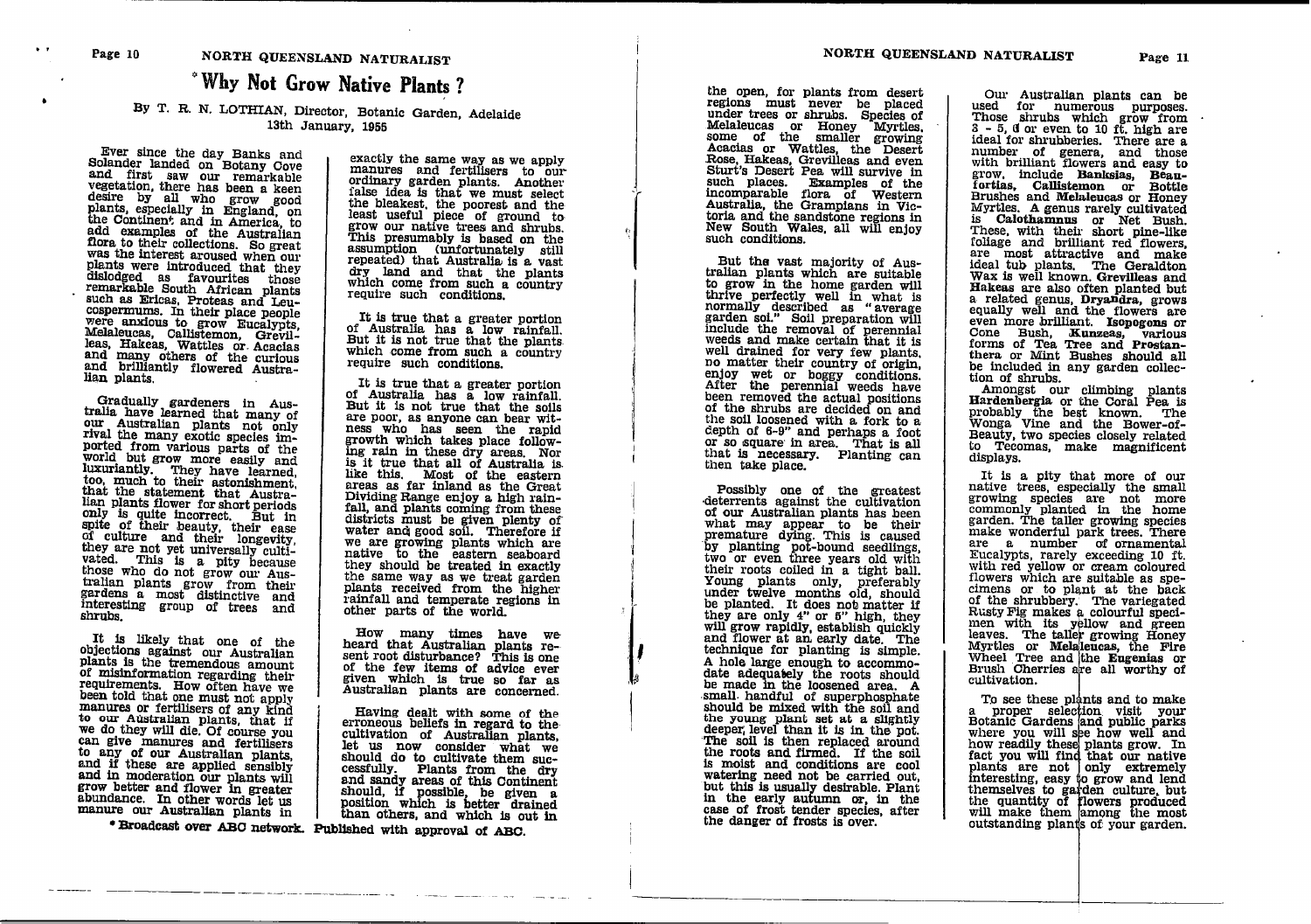$\mathbf{r}$ 

# Sunbird Nestlings' First Descent from Nest

#### By Cleo Seaton

Mr. A. H. Chisholm makes the following inquiry regarding the first descent from the nest of the fledgelings of the sunbird as described in my article in the N.Q. Naturalist of May last.

"When you say that in the first flight from the nest the bird's<br>actions 'gave the impression' that<br>the fleeling had its first jour-<br>ney on its mother's back, do you<br>mean that that was merely an<br>impression, or did one or both<br>parents actually carry the ba flight from the nest the bird's

To the above I replied:-

The birds do not carry the chicks. Hen and chick leave nest chinals. Then and chines teave heat<br>simultaneously, the hen probably<br>as a guide, and the cock as a<br>protection from other birds such<br>as Friar Birds, Drongos, King-<br>fishers, Wagtails and Dusky honeyeaters, the latter being a<br>very nasty customer. I might<br>mention they had things much<br>easier in May and took their time,<br>with the result, the second chick<br>was so keen to leave the nest with<br>the rest of the family that honeyeaters, the latter being a the sugar cane was still stand-<br>ing and arrowing (flowering), so<br>gave food and shelter at the same<br>time, and with so much fruit<br>berries and blossoms in the gully<br>to keep the large birds happy, we<br>can enjoy the company of t

Mr. W. A. Collins tells me his<br>sunbirds just sit a couple of<br>yards away from the nest on the<br>tree, calling and flying up to the<br>nest and the young ones, after<br>several attempts, make the flight<br>on the tree themselves, where siope, as it seems that the parents just work out the best procedure.

### **BIRD NOTES**

#### By Cleo Seaton

In answer to queries concerning my article on Sunbirds at Home my article on Sunbirds at Home<br>in the May issue of this journal,<br>the following notes are submitted.<br>It would be only guess work to<br>say that it is a habit to start<br>building and then neglect to<br>finish the same. My neighbour the nest had reached the foundation stage the birds left, but under<br>fortunately the birds did not return and the nest rotted away,<br>whereas the birds, in my case,<br>after successfully hatching her<br>first brood, produced anothe badly battered nest.

My reason for believing that<br>the same parents occupied the nest on the second occasion is nest on the second occasion is<br>that they showed the same in-<br>terest in the nest since the hatch-<br>terest in the nest since the hatch-<br>ing of the November chicks, and<br>that during the cyclonic weather,<br>after much wind and rai periodical pokes. No effort was<br>made to restore the pennant, and<br>on May 15, 1955, another pair of

chicks was born, leaving the nest on May 30, 1955.

I have never seen their nests in the bush around these parts. and have come to the conclusion phylla virescens are too numerous. phyma virescens are too numerous.<br>Mr. W. A. Collins up on the hill<br>drew my attention to this when<br>he told me how his sunbirds<br>made such a fuss over the nest<br>and he knew that they had just and the state what they had just<br>to find the new born almost re-<br>duced to skeletons by green ants.<br>Unknown to him, a branch from

a tree had grown high enough to touch the wire from which the nest was suspended.

In reference to the brooding,<br>this would be no longer than ten days. When I wrote (all this took place on November 20) I meant<br>the chicks were hatched ten days after the removal of the nest<br>from one site to the other.

From one site to the other.<br>FURTHER NOTES: The Sun-<br>bird took to sleeping in her nest<br>from April 23, 1955, leaving it<br>vacant all day. On April 30 she<br>commenced to occupy it day and<br>might (it is very hot during mid-<br>arterno

# The North Queensland Naturalists' Club ANNUAL REPORT FOR YEAR, 1954-1955 By Alfred A. Read. President

It is with pleasure that I again<br>submit the Annual Report of<br>activities of the club for the year, about the cut of the gear<br>successful one with all officers at<br>successful one with all officers of<br>the club carrying out their duties<br>in a satisfactory manner.<br>The main event for the com-

mencement of the new year was the presentation of the H. Flecker Natural History Medallion which<br>was awarded to Miss Roslyn Warren for her observations of Green Hill, and was presented by the doctor. This award carried a cash

doctor. This award carried a cash prize of  $22/2$ .. To further interest amongst competitors, Dr. Flecker-<br>introduced the ideas of competitions selecting their own special<br>study for observation in any branch of natural his

our esteemed members, Mr.<br>George Atkinson, in the loss of his son.

The Christmas Party was held<br>at the residence of Mr. and Mrs. Read and all members enjoyed a pleasant evening and advantage

idividay greetings to Dr. Flecker. was taken of the night to express was taken of the night to express<br>who was celebrating his 70th<br>birthday, the club members pre-<br>birthday, the club members pre-<br>cil set to mark the occasion, and<br>to wish him good health to carry<br>on his wonderful work in the

evening provided by courtesy of<br>the Adult Education Department<br>was shown to members and visit-<br>ors at the School of Arts, dealing<br>with subjects of Natural History.<br>This was largely attended and<br>much appreciated by all.<br>Mai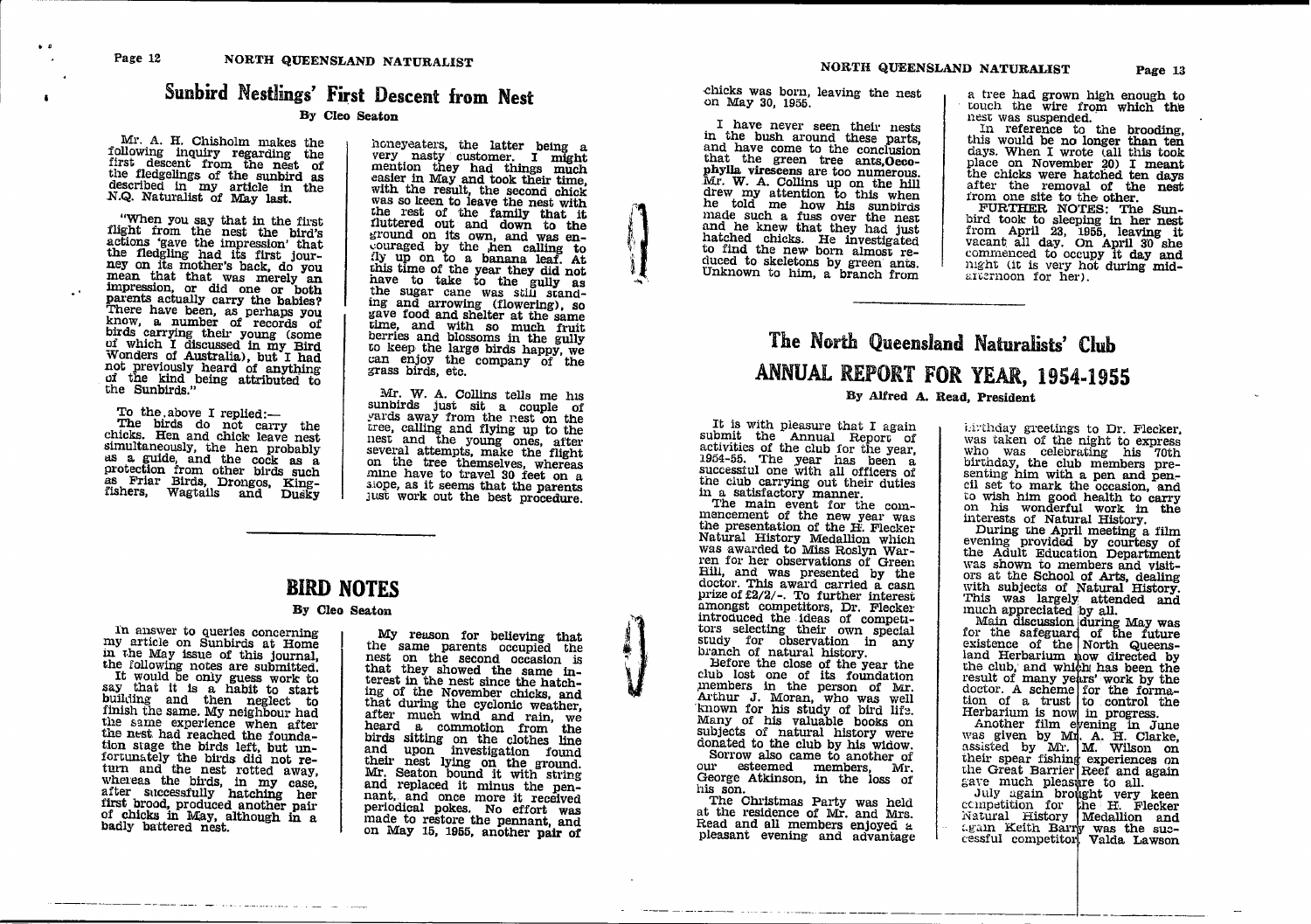gaining second and Kay Hunger-<br>ford third prizes.

Dr. P. O. Flecker and Mr. William Hosmer, both members of the club, were appointed Honorary Rangers by the Department of Agriculture and Stock for the protection of flora and fauna.

To advertise the monthly meetings notice boards have been<br>placed at "Tropical Attractions" and at the entrance to the School of Arts.

Many new members have again been added to the list published<br>in the N.Q. Naturalist and welcomes extended to numerous visitors to our city who have come along to the meetings. Club outings were abandoned mainly owing to the long continued wet season.

Special mention is due to Mr. S. F. St. Cloud for his continued work on the description and illustrations of new orchids which have been contributed to the journal.

I also desire to express my thanks to all officers and members of the club for their full co-operation and interest mani-<br>fested throughout the year and<br>for the many and varied speci-<br>mens brought along at each meeting by individual members for<br>discussion. I take this opportunity to express my gratitude for the<br>good feeling and friendliness at<br>each meeting and wish the club continued success in its now long history.

# PROPOSED BOTANICAL SOCIETY

#### (By E. Pollock, Parkes, N.S.W.

Let us acclaim, with unstinted admiration, the ingenious and novel manner in which the<br>South African National Botanic Gardens, at Kirstenbosch and<br>Worcester, Cape Province, dis-<br>tribute seeds of their indigenous flora and, at the same time, raise funds to maintain those institu-

Finalis to maintain those institu-<br>tions at a high level of efficiency.<br>How is that effected? By means<br>of their Botanical Society of<br>South Africa, an organisation<br>whose membership is not the prerogative of a privileged few but<br>available to all naturalists on payment of an annual subscription. And that entitles each member to receive each year, accordor to receive each year, accord-<br>ing to the amount subscribed,<br>seeds of 15, 20, 25 or 30 of almost<br>500 species of flora represented in<br>those National Botanic Gardens.

A commendable scheme? It certainly does overcome the objectionable alternative, here in Australia, of having to write begging letters to Curators and/or<br>Directors of Botanic Gardens beseeching them to send you, or me, a pinch of seed of a plant in<br>which one is particularly interested. It also spares us the undoubted humiliation of being told, sometimes very curtly, that the seeds of species in "their" collec-

tions may be had on an exchange basis, and are NOT for sale to the public.

Readers and sympathisers. Have you ever had such an experience? Have you ever been rebuffed in that fashion and felt as though<br>you had literally prostrated your-<br>self at the feet of the mighty, to<br>ask a favour, and been wellask a ravour, and been well-<br>rebuffed for your pains? Well, we<br>deserve it. It is a fitting reward<br>for our servility, our meekness,<br>our respect for the status quo,<br>our poverty of constructive ideas, and our apathy in not pressing for a better deal.

The time has come to ask two awkward questions. (1) What becomes of the annual harvest of seeds of plants in botanic gardens maintained at great public ex-<br>pense? (2) How can the amateur<br>naturalist, with nothing to offer,<br>get anything from botanic gardens who exchange but will not sell seeds? That is the unsolved botanical riddle of this atomic age. Ludicrous and absurd too, as the policy puts the floral track the policy puts the floral treatment<br>sures of the nation, that have<br>been accumulated by immense<br>social effort since the colonisation of Australia, beyond reach of the common man.

is there a remedy, for the existing state of unsatisfactory<br>affairs, that would ensure real botanical progress in the Commonwealth? Of course there is.<br>We must emulate the example of our Afrikander friends by the immediate establishment, in New Sustinalia especially, of botanical<br>societies having the same objectives as the Botanical Society of South Africa.

Then, on payment of an annual membership fee, any person, rich or poor but anxious to grow trees. shrubs, etc., will become entitled to so many packets of seeds, of<br>his own selection, from the Bo-<br>tanic Gardens in Sydney, Mel-<br>bourne and Adelaide.

The writer suggests that the funds raised by the adoption of such a scheme be safeguarded statement of science to repeat against seizure by rapacious<br>political parties for consolidated<br>revenue, and that any surplus be<br>used to finance rambles or excursions into bush, scrub and jungle by newly-graduated botanists in charge of an older expert, for the collection of seed and plant material of species not represented in these botanic gardens, and to obtain the like species new to science. (Young active men they must be, as more experienced<br>botanists of the chair, by reason of long, sedentary habit, are unlikely to be in fit physical condition to survive the hardships of exploratory work.)

exploratory work.)<br>
Anyway, what does the scheme<br>
call for? A complete break with<br>
tradition, by the organisation of<br>
each botanic garden on a proper<br>
business-like basis. This would<br>
necessitate (1) the numbering of<br>
all painted in striped colours easily recognised by visitors to those<br>gardens, and a competent staff therein, with cash register, typewriter, membership application<br>forms, etc., (3) plenty of notices,<br>forms, etc., (3) plenty of notices,<br>posted in conspicuous positions<br>throughout the gardens, inviting the public to membership of, say, "The Botanical Society of N.S.W." -and a supply of seeds according<br>to personal choice. (If only for the Shakespearean reason — in<br>"King Lear"—that "A thing in motion sooner catches the eye than what not stirs," these notices should be operated accordingly by

mechanical means, and illuminated on dull days to advantage.<br>Suitable notices for popular digest would be as follows (a) "Dear<br>Visitor, would you like seeds of<br>some of the trees and/or shrubs in this Botanic Garden? Please call at the striped klosk in these grounds." (b) "Visitors requiring seeds of species growing in these gardens are requested to note the<br>numbers of their choice, and then call at the kiosk (painted in red call at the kiosk (painted in red and white stripes) hereabouts."<br>And when they do so, the staff<br>put over a good line of sales talk,<br>explain the scheme in detail, sign<br>them up for membership and<br>seed supply, and collect th

energetic canvassers, on a com-<br>mission basis selling membership<br>in the new botanical society going from door to door throughout the suburbs of capital cities, and in<br>every country town. That would<br>popularise the cultivation of<br>native flora as never before, and in<br>ative flora as never before, and<br>provide funds to expand the<br>activities of botanic gardens pendently of any grants by parsi-<br>monious State governments.<br>Would the scheme add to the

worry and responsibility of the<br>busy, harassed and often over-<br>worked Chief Botanist, or Director? Not at all. He could delegate authority to a competent person in charge of seed collection and distribution, and leave all<br>problems of finance to an expert in that province alone. Let's have it. without delay. All that is<br>required is the will and deterrequired is the will and deter-<br>mination to sweep away the con-<br>servatism of long-established<br>institutions fearful of change and<br>new innovations, the appointment<br>of salesmen with bright ideas,<br>and some initial advertising throughout the world. Well pub-<br>licised in the United States, the idea would be instrumental in<br>bringing a steady flow of almighty<br>dollars into the coffers of Aus-<br>tralian hotanic gardens, to finance more seed-collecting expeditions<br>into the remote parts of the con-<br>tinent, by young botanists straight from the University. That would be the most valuable and practical training of their lives. but